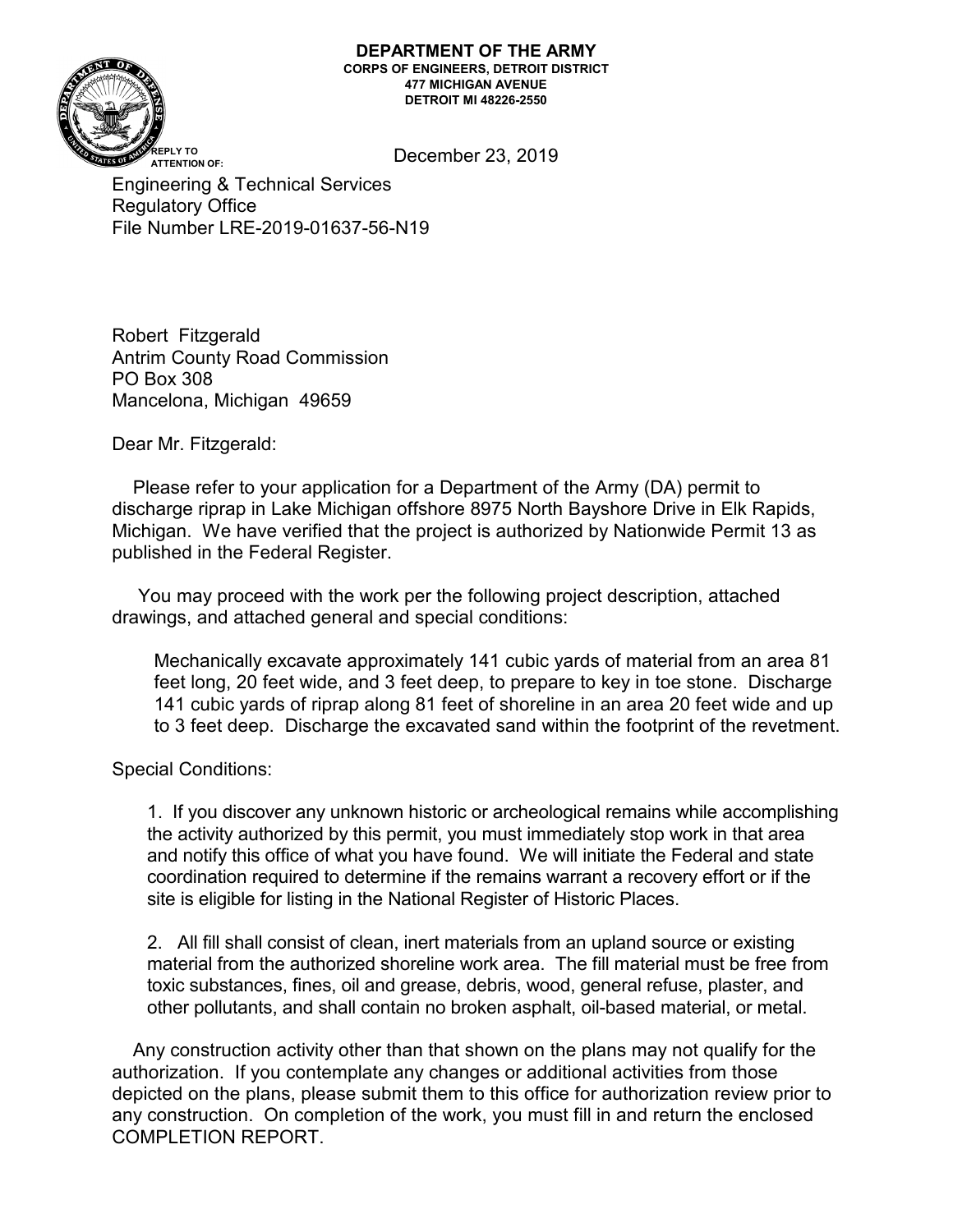This verification is invalid until you obtain an appropriate state permit/certification or waiver thereof. You must not initiate activities authorized under the NWP until all required State authorizations have been received. We suggest that you contact the Michigan Department of Environment, Great Lakes, and Energy (EGLE) Gaylord District Office for the status of your state permit, if you have not received it three weeks after you receive this letter. If local approvals are required, we recommend you contact the appropriate local government body directly.

 We are obligated to provide recipients of permit verifications with a jurisdictional determination (JD) when requested to do so. The Corps of Engineers has the following options with respect to JDs: (1) Approved Jurisdictional Determinations (AJD), which are considered "official" JDs and can be administratively appealed; (2) Preliminary Jurisdictional Determinations (PJD), which are non-binding JDs and advise an affected party that the Corps of Engineers believes there may be waters of the United States on the property that fall under the Corps' regulatory authority and enables the Corps and a permit applicant or other affected party to resolve certain jurisdiction and permit issues without expending time on making an official determination of the Corps' jurisdiction; and (3) No Jurisdiction Determination (NJD), which is used in situations where issuance of a JD is deemed unnecessary by a permit applicant or other affected party because Corps' jurisdiction is undisputed (e.g., work is in a navigable water of the United States) or not subject to question. The NJD option requires less documentation than a PJD and likewise enables the Corps and a permit applicant or other affected party to resolve jurisdiction and permit issues without expending time on an official determination of the Corps' jurisdiction.

 Per the information in your application, we have determined that your project will occur in a navigable water of the United States subject to the Detroit District, U.S. Army Corps of Engineers' regulatory authority under Section 10 of the Rivers and Harbors Act and Section 404 of the Clean Water Act. Our listing of navigable waters under the Corps' regulatory authority within the Detroit District's geographic area can be found at: [http://www.lre.usace.army.mil/Missions/Regulatory-Program-and-Permits.](http://www.lre.usace.army.mil/Missions/Regulatory-Program-and-Permits) As there was no question regarding the Corps' regulatory jurisdiction during our evaluation of the application, we do not intend to include a JD with this permit verification. Our intent to not issue a JD in this instance does not preclude you from requesting a PJD or an AJD at any time. As noted above, an AJD would provide an official determination of jurisdictional waters on a site and can be administratively appealed.

 This verification is valid until the NWP is modified, reissued, or revoked. All of the existing NWPs are scheduled to be modified, reissued, or revoked prior to March 18, 2022. It is incumbent upon you to remain informed of changes to the NWPs. We will issue a public notice when the NWPs are reissued. Furthermore, if you commence or are under contract to commence this activity before the date that the relevant nationwide permit is modified or revoked, you will have twelve (12) months from the date of the modification or revocation of the NWP to complete the activity under the present terms and conditions of this nationwide permit.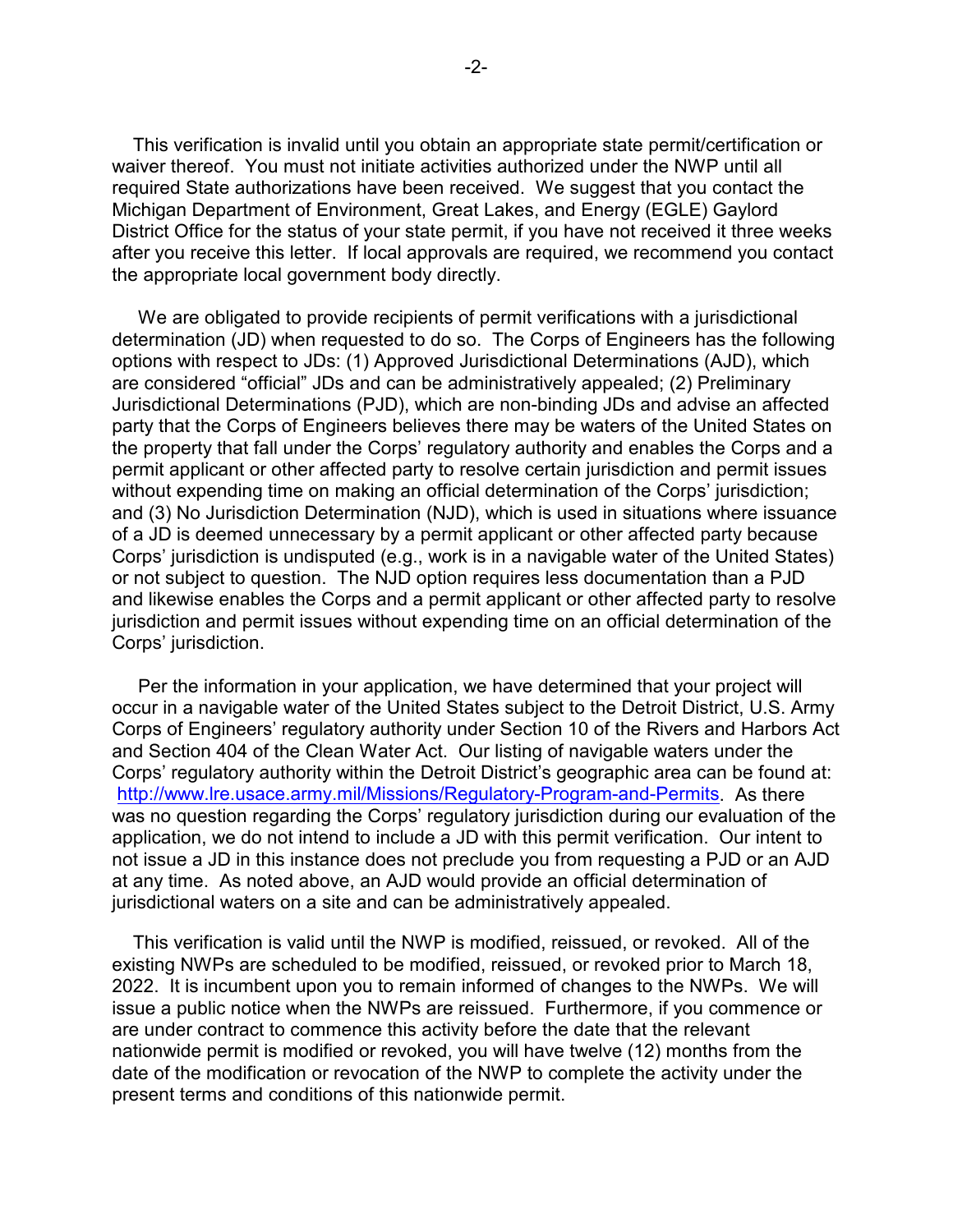As per 33 CFR 325, Appendix A, representatives from this office are allowed to inspect the authorized activity at any time deemed necessary to ensure that it is being or has been accomplished in accordance with the terms and conditions of the Nationwide Permit.

 Should you have any questions, please contact me at the above address, by E-Mail at Katie.L.Otanez@usace.army.mil, or by telephone at (313) 226-5479. In all communications, please refer to File Number LRE-2019-01637-56-N19.

 We are interested in your thoughts and opinions concerning your experience with the Detroit District, Corps of Engineers Regulatory Program. If you are interested in letting us know how we are doing, you can complete an electronic Customer Service Survey from our web site at: [http://corpsmapu.usace.army.mil/cm\\_apex/f?p=regulatory\\_survey.](http://corpsmapu.usace.army.mil/cm_apex/f?p=regulatory_survey) Alternatively, you may contact us and request a paper copy of the survey that you may complete and return to us by mail or fax. Thank you for taking the time to complete the survey, we appreciate your feedback.

Sincerely,

Katu Otanu

Digitally signed by OTANEZ.KATIE.L.1386640 684 Date: 2019.12.23 12:18:56 -05'00'

Katie L. Otanez Project Manager Regulatory Office

**Enclosures** 

Copy Furnished

EGLE, 05-N. Bayshore Drive, Great Lake USACE, Soo Field Office NOAA (via e-mail)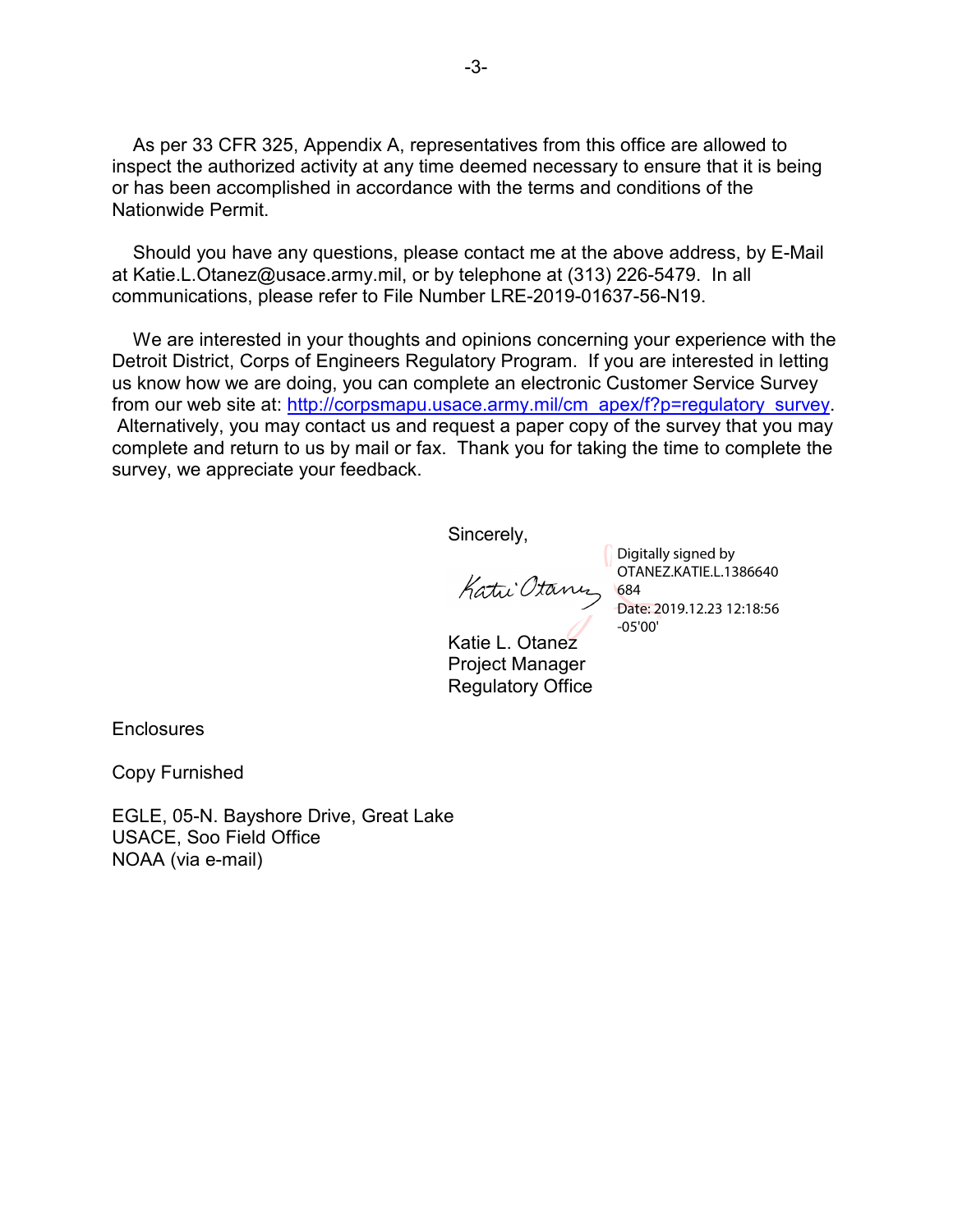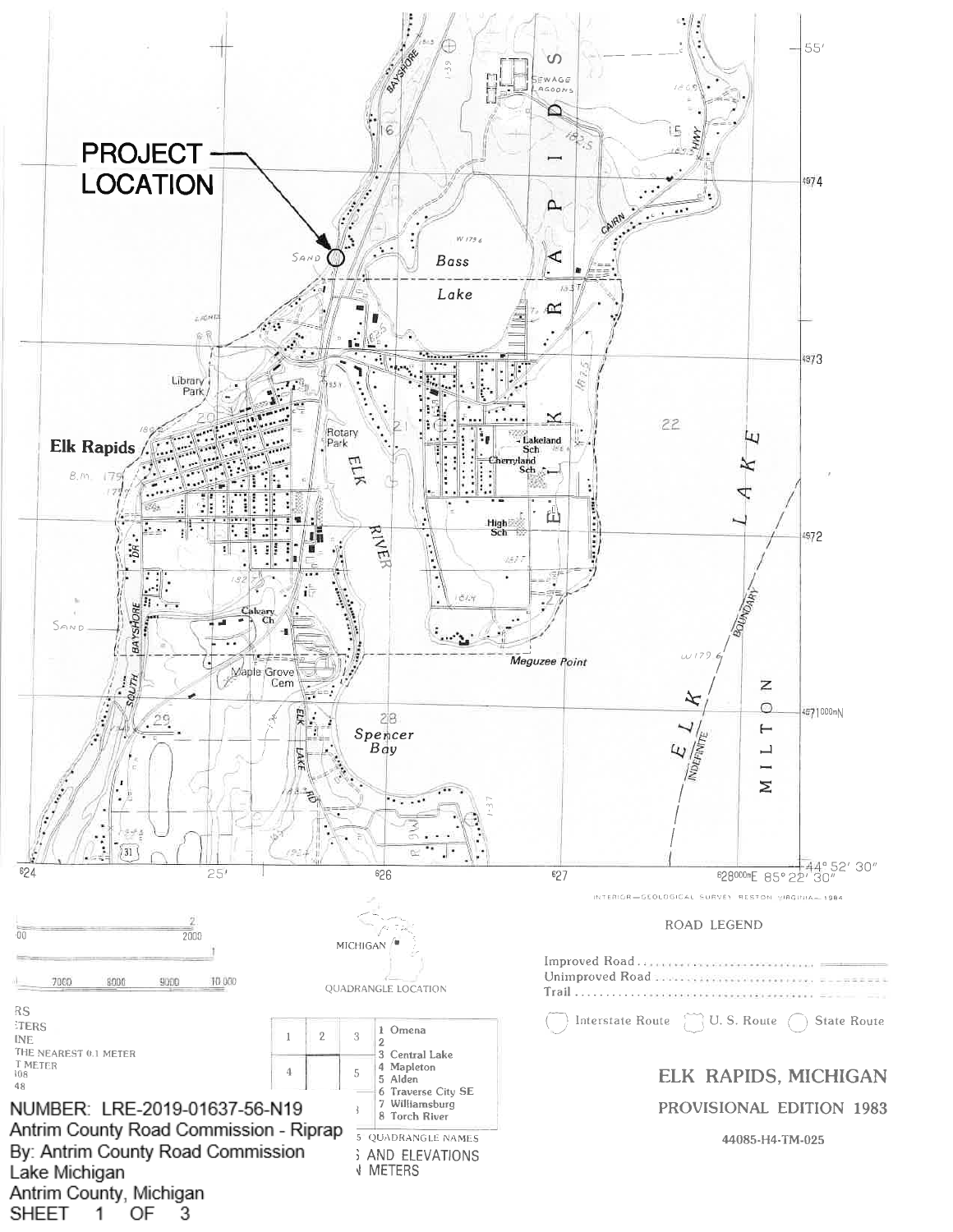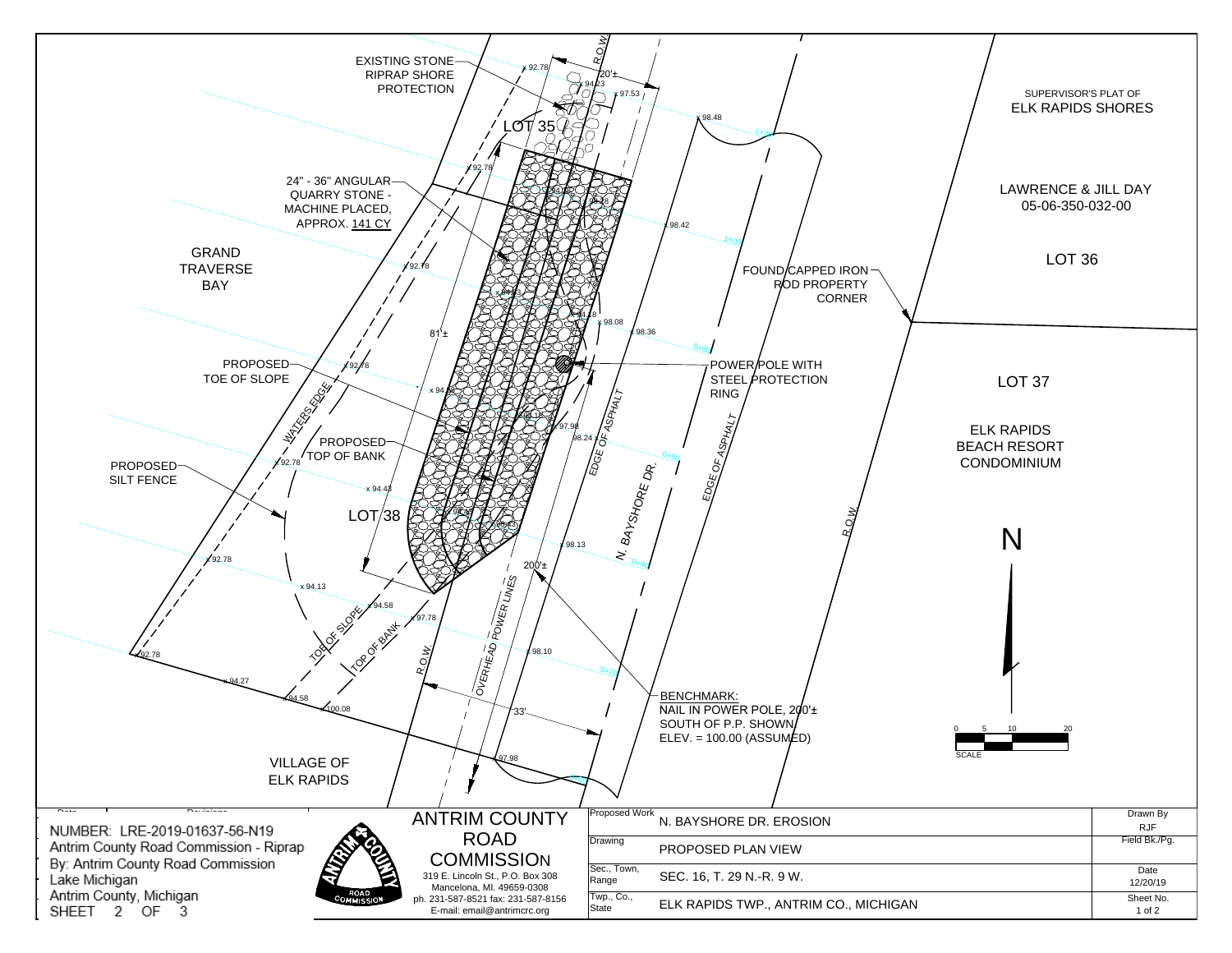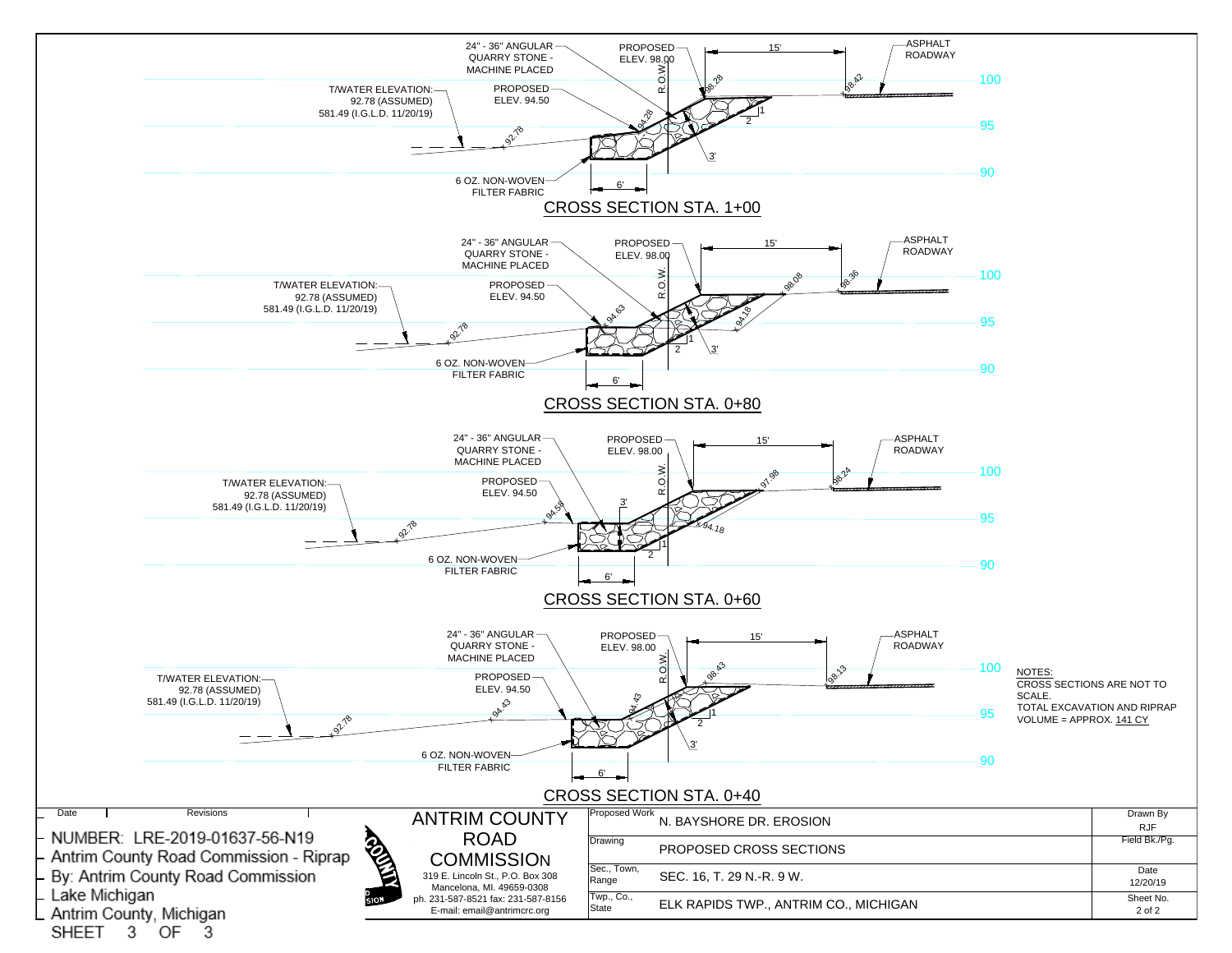#### **A. Nationwide Permit General Conditions:**

To qualify for NWP authorization, the permittee must comply with the following general conditions, as appropriate. These conditions are selected from those published in the Federal Register that are particularly relevant to the construction and/or operation of this particular authorized activity. The complete text is available at our website [http://www.lre.usace.army.mil/Missions/RegulatoryPro](http://www.lre.usace.army.mil/Missions/RegulatoryProgramandPermits.aspx) [gramandPermits.aspx](http://www.lre.usace.army.mil/Missions/RegulatoryProgramandPermits.aspx) under "Detroit Regulatory Quick" select "Detroit District General Permit Types" and then choose "Nationwide Permits with Michigan Regional Conditions" OR "Nationwide Permits with Indiana Regional Conditions"; or, you may contact the Detroit District directly for the information. We have done our best to verify that your project complies with the others, where applicable.

1. Navigation. (b) Any safety lights and signals prescribed by the U.S. Coast Guard, through regulations or otherwise, must be installed and maintained at the permittee's expense on authorized facilities in navigable waters of the United States.

(c) The permittee understands and agrees that, if future operations by the United States require the removal, relocation, or other alteration, of the structure or work herein authorized, or if, in the opinion of the Secretary of the Army or his authorized representative, said structure or work shall cause unreasonable obstruction to the free navigation of the navigable waters, the permittee will be required, upon due notice from the Corps of Engineers, to remove, relocate, or alter the structural work or obstructions caused thereby, without expense to the United States. No claim shall be made against the United States on account of any such removal or alteration.

6. Suitable Material. No activity may use unsuitable material (e.g., trash, debris, car bodies, asphalt, etc.). Material used for construction or discharged must be free from toxic pollutants in toxic amounts (see section 307 of the Clean Water Act).

9. Management of Water Flows. To the maximum extent practicable, the pre-construction course, condition, capacity, and location of open waters must be maintained for each activity, including stream channelization, storm water management activities, and temporary and permanent road crossings, except as provided below. The activity must be constructed to withstand expected high flows. The activity must not restrict or impede the passage of normal or high flows, unless the primary purpose of the activity is to impound water or manage high flows. The activity may alter the pre- construction course, condition, capacity, and location of open waters if it benefits the

aquatic environment (e.g., stream restoration or relocation activities).

11. Equipment. Heavy equipment working in wetlands or mudflats must be placed on mats, or other measures must be taken to minimize soil disturbance.

12. Soil Erosion and Sediment Controls. Appropriate soil erosion and sediment controls must be used and maintained in effective operating condition during construction, and all exposed soil and other fills, as well as any work below the ordinary high water mark or high tide line, must be permanently stabilized at the earliest practicable date. Permittees are encouraged to perform work within waters of the United States during periods of low-flow or no-flow, or during low tides.

13. Removal of Temporary Fills. Temporary fills must be removed in their entirety and the affected areas returned to pre-construction elevations. The affected areas must be revegetated, as appropriate.

14. Proper Maintenance. Any authorized structure or fill shall be properly maintained, including maintenance to ensure public safety and compliance with applicable NWP general conditions, as well as any activity-specific conditions added by the district engineer to an NWP authorization.

17. Tribal Rights. No NWP activity may cause more than minimal adverse effects on tribal rights (including treaty rights), protected tribal resources, or tribal lands.

18. Endangered Species. (a) No activity is authorized under any NWP which is likely to directly or indirectly jeopardize the continued existence of a threatened or endangered species or a species proposed for such designation, as identified under the Federal Endangered Species Act (ESA), or which will directly or indirectly destroy or adversely modify the critical habitat of such species. No activity is authorized under any NWP which ''may affect'' a listed species or critical habitat, unless ESA section 7 consultation addressing the effects of the proposed activity has been completed. Direct effects are the immediate effects on listed species and critical habitat caused by the NWP activity. Indirect effects are those effects on listed species and critical habitat that are caused by the NWP activity and are later in time, but still are reasonably certain to occur.

(e) Authorization of an activity by an NWP does not authorize the ''take'' of a threatened or endangered species as defined under the ESA. In the absence of separate authorization (e.g., an ESA Section 10 Permit, a Biological Opinion with ''incidental take''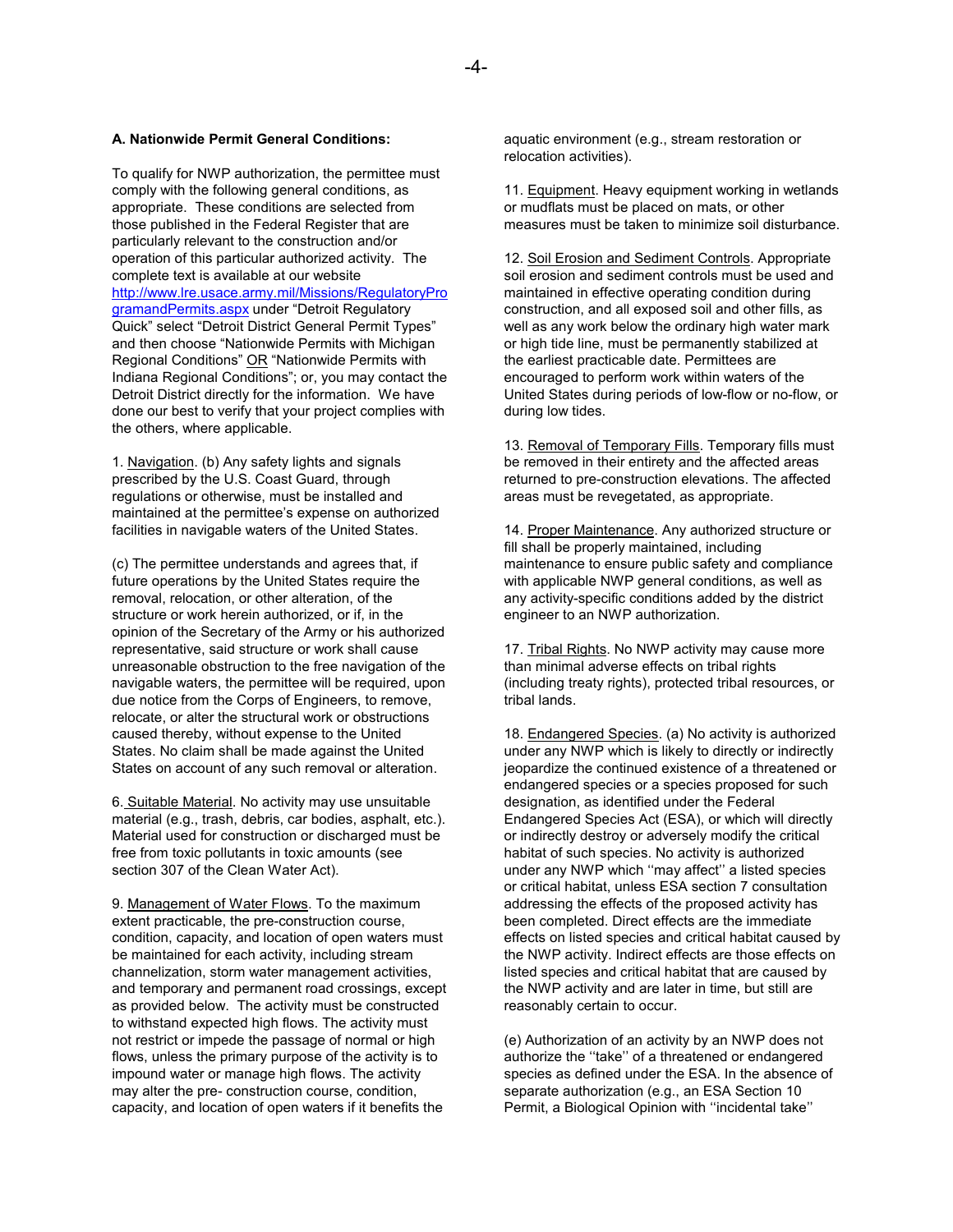provisions, etc.) from the FWS or the NMFS, the Endangered Species Act prohibits any person subject to the jurisdiction of the United States to take a listed species, where "take" means to harass, harm, pursue, hunt, shoot, wound, kill, trap, capture, or collect, or to attempt to engage in any such conduct. The word ''harm'' in the definition of ''take'' means an act which actually kills or injures wildlife. Such an act may include significant habitat modification or degradation where it actually kills or injures wildlife by significantly impairing essential behavioral patterns, including breeding, feeding or sheltering.

19. Migratory Birds and Bald and Golden Eagles. The permittee is responsible for ensuring their action complies with the Migratory Bird Treaty Act and the Bald and Golden Eagle Protection Act. The permittee is responsible for contacting appropriate local office of the U.S. Fish and Wildlife Service to determine applicable measures to reduce impacts to migratory birds or eagles, including whether ''incidental take'' permits are necessary and available under the Migratory Bird Treaty Act or Bald and Golden Eagle Protection Act for a particular activity.

20. Historic Properties. (e) Prospective permittees should be aware that section 110k of the NHPA (54 U.S.C. 306113) prevents the Corps from granting a permit or other assistance to an applicant who, with intent to avoid the requirements of section 106 of the NHPA, has intentionally significantly adversely affected a historic property to which the permit would relate, or having legal power to prevent it, allowed such significant adverse effect to occur, unless the Corps, after consultation with the Advisory Council on Historic Preservation (ACHP), determines that circumstances justify granting such assistance despite the adverse effect created or permitted by the applicant. If circumstances justify granting the assistance, the Corps is required to notify the ACHP and provide documentation specifying the circumstances, the degree of damage to the integrity of any historic properties affected, and proposed mitigation. This documentation must include any views obtained from the applicant, SHPO/ THPO, appropriate Indian tribes if the undertaking occurs on or affects historic properties on tribal lands or affects properties of interest to those tribes, and other parties known to have a legitimate interest in the impacts to the permitted activity on historic properties.

21. Discovery of Previously Unknown Remains and Artifacts. If you discover any previously unknown historic, cultural or archeological remains and artifacts while accomplishing the activity authorized by this permit, you must immediately notify the district engineer of what you have found, and to the maximum extent practicable, avoid construction activities that may affect the remains and artifacts

until the required coordination has been completed. The district engineer will initiate the Federal, Tribal, and state coordination required to determine if the items or remains warrant a recovery effort or if the site is eligible for listing in the National Register of Historic Places.

29. Transfer of Nationwide Permit Verifications. If the permittee sells the property associated with a nationwide permit verification, the permittee may transfer the nationwide permit verification to the new owner by submitting a letter to the appropriate Corps district office to validate the transfer. A copy of the nationwide permit verification must be attached to the letter, and the letter must contain the following statement and signature:

When the structures or work authorized by this nationwide permit are still in existence at the time the property is transferred, the terms and conditions of this nationwide permit, including any special conditions, will continue to be binding on the new owner(s) of the property. To validate the transfer of this nationwide permit and the associated liabilities associated with compliance with its terms and conditions, have the transferee sign and date below.

## (Transferee) (Date)

30. Compliance Certification. Each permittee who receives an NWP verification letter from the Corps must provide a signed certification documenting completion of the authorized activity and implementation of any required compensatory mitigation. The success of any required permitteeresponsible mitigation, including the achievement of ecological performance standards, will be addressed separately by the district engineer. The Corps will provide the permittee the certification document with the NWP verification letter. The certification document will include:

(a) A statement that the authorized activity was done in accordance with the NWP authorization, including any general, regional, or activity-specific conditions;

(b) A statement that the implementation of any required compensatory mitigation was completed in accordance with the permit conditions. If credits from a mitigation bank or in-lieu fee program are used to satisfy the compensatory mitigation requirements, the certification must include the documentation required by 33 CFR 332.3(l)(3) to confirm that the permittee secured the appropriate number and resource type of credits; and

(c) The signature of the permittee certifying the completion of the activity and mitigation. The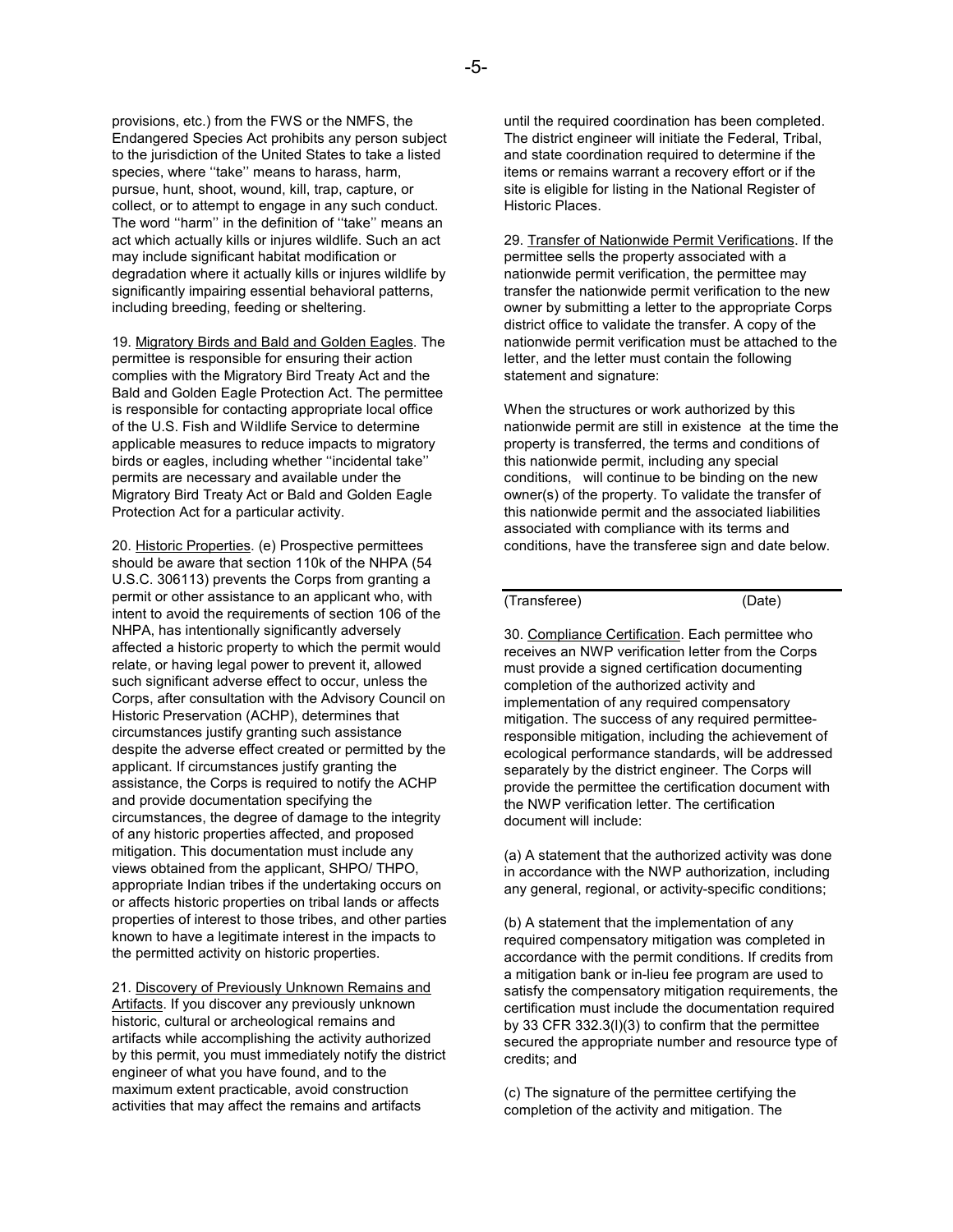completed certification document must be submitted to the district engineer within 30 days of completion of the authorized activity or the implementation of any required compensatory mitigation, whichever occurs later.

## **B. Further Information**

1. District Engineers have authority to determine if an activity complies with the terms and conditions of an NWP.

2. NWPs do not obviate the need to obtain other federal, state, or local permits, approvals, or authorizations required by law.

3. NWPs do not grant any property rights or exclusive privileges.

4. NWPs do not authorize any injury to the property or rights of others.

5. NWPs do not authorize interference with any existing or proposed Federal project.